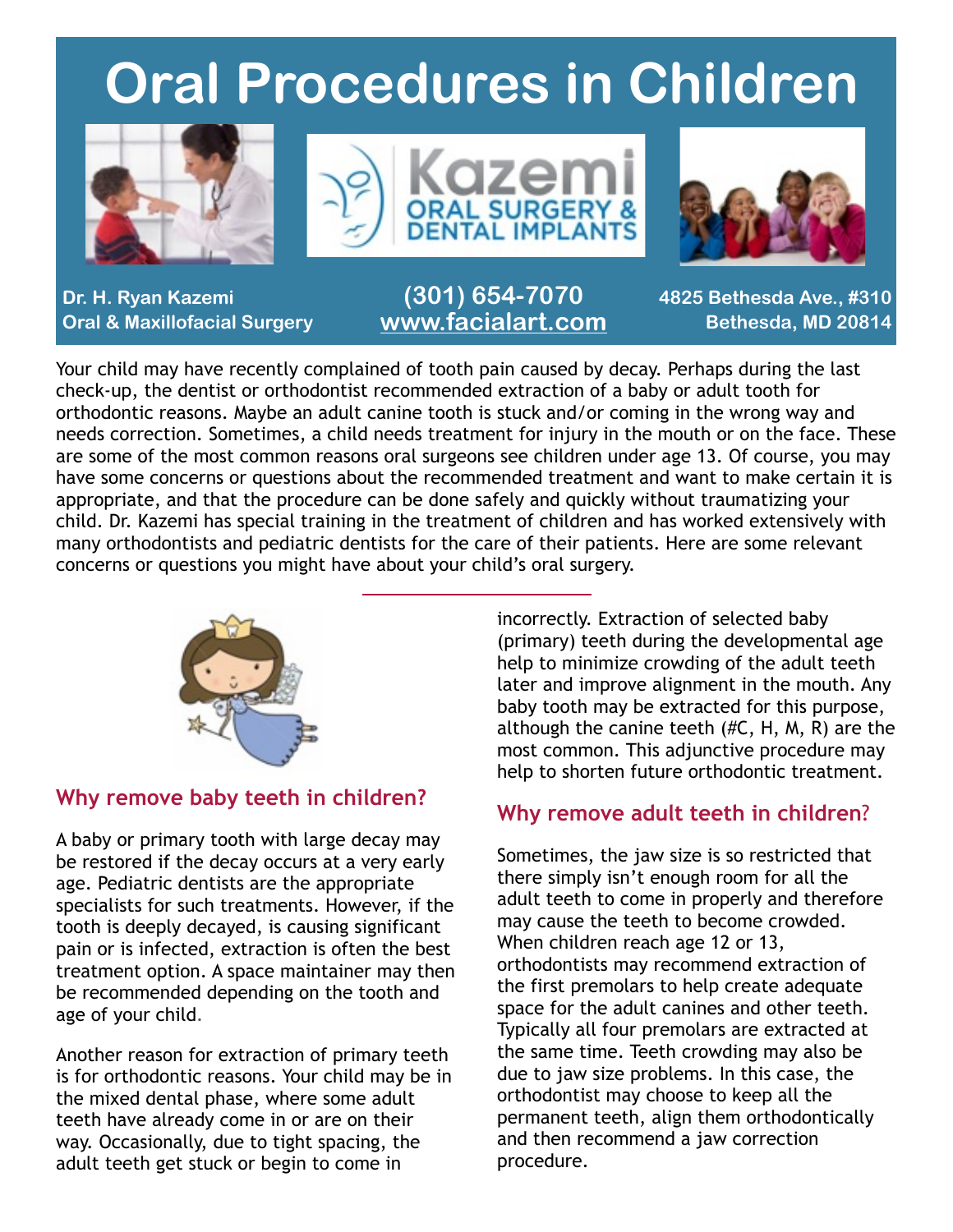#### **What is canine exposure and why is it necessary?**



The adult canine teeth erupt between the ages of 12 to 14. However, they may become impacted, stuck, or misaligned during the development phase. The

orthodontist will often request what is called a "canine exposure" to be done by the oral surgeon to aid in realigning the canine tooth.

A canine exposure is a 30-minute procedure, often performed under IV sedation or nitrous oxide, and usually heals in five to seven days. The surgeon exposes the tooth surgically then attaches a bracket with a special chain that is used later by the orthodontist to guide the canine in the mouth using orthodontic techniques. This procedure is recommended to

help align the canine in its proper position and avoid potential damage to adjacent teeth that can occur when it is left impacted.



#### **How are injuries managed in children?**

Children fall often and occasionally can suffer cuts and bruises to the face and mouth. When this happens, you may call Dr. Kazemi immediately for evaluation in the office and avoid the emergency rooms. Skin and gum lacerations can be easily repaired.

Traumatized baby teeth that cannot be saved can also be extracted using IV sedation or nitrous oxide. More significant injuries, such as jaw fractures, will require treatment in a hospital. Dr. Kazemi is on staff at both Suburban Hospital and Washington Hospital Center.

#### **What is the best treatment approach?**

It is best to extract all recommended teeth by an oral surgeon at the same time. The exposure of a canine is often done at the same time the baby canine tooth is removed. Any injuries must be managed immediately, either in the office or hospital as indicated. Most procedures take 10-15 minutes. If IV sedation is administered, there will be a 30- to 45 minute recovery before a child can go home. With nitrous oxide (laughing gas), no recovery is necessary and a child may go home immediately.

#### **Are these procedures safe?**

Procedures on children are safe and predictable when performed by a trained, skillful, and experienced oral surgeon using specialized instruments and techniques. Dr. Kazemi specializes in pediatric related procedures and has performed them successfully on thousands of children and teens.

The office is designed and equipped for surgical procedures for children, and the team assisting Dr. Kazemi is trained specifically for such procedures. Methodical, exacting, and detailed protocols are followed strictly to make sure every child is safe, comfortable, and has a remarkable experience.

#### **What about children on medications for ADHD?**

Many children are on medications for ADHD (such as Ritalin). These medications do not impose any problems with respect to surgery, anesthesia, or post-operative medications, and they may be continued as prescribed.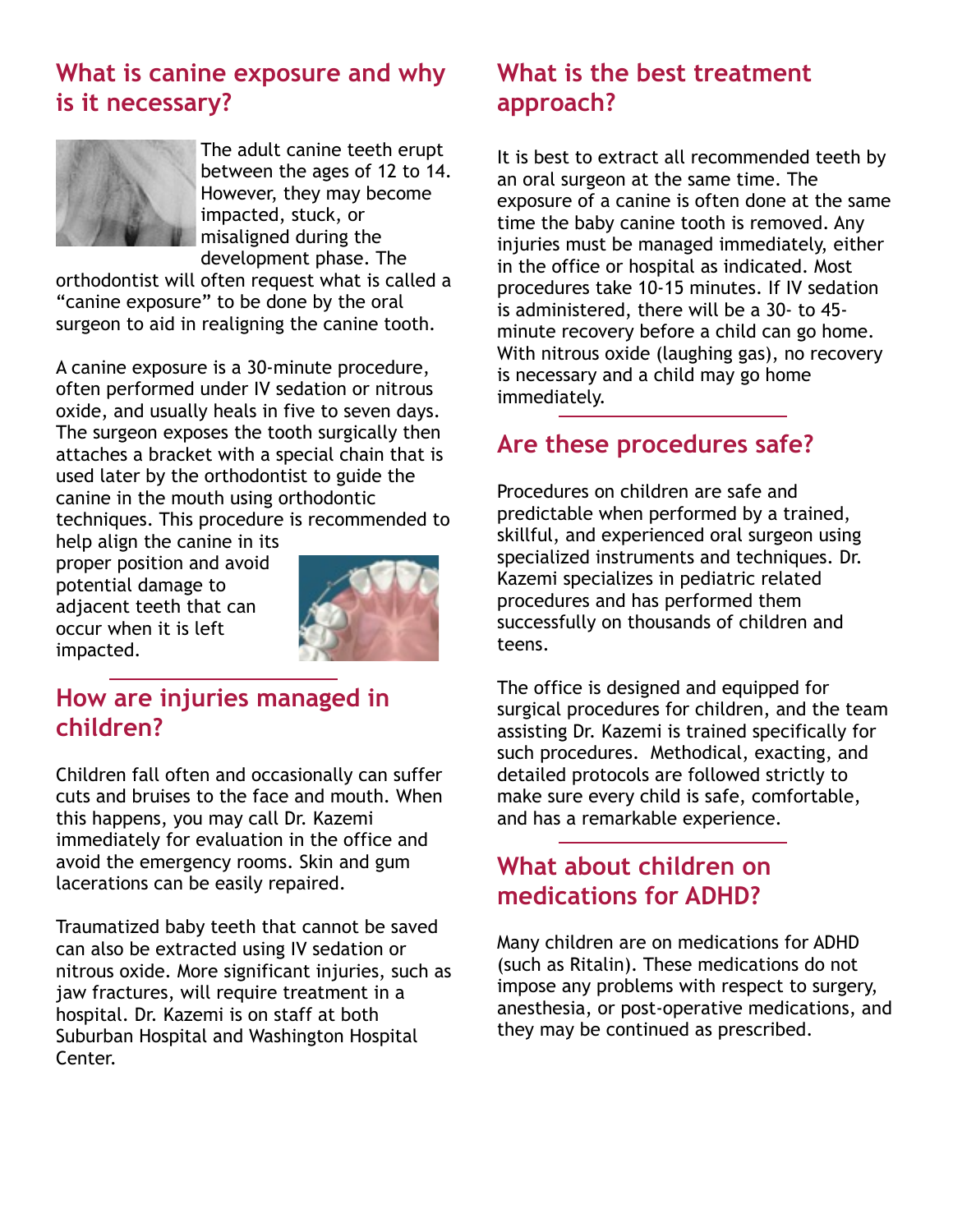

#### **Managing your child's anxiety**

Anxiety is not uncommon among children, especially if they have had bad experiences previously. We resolve this in several ways. First, the use of child-specific IV sedation allows them to take a nap during the procedure. This helps to make them comfortable and reduce anxiety. Second, they will be cared for by a group of professional staff members who take the time to personally connect with each child and allay their fears and concerns. Your child is given full "perceived" control of the events that take place and they approve each step along the way. At no time is a child ever held down, talked to loudly, or strapped. These methods are outdated and ineffective. Finally, the procedure is done in a conservative fashion to help minimize or avoid swelling, pain, and complications that others report as bad experiences.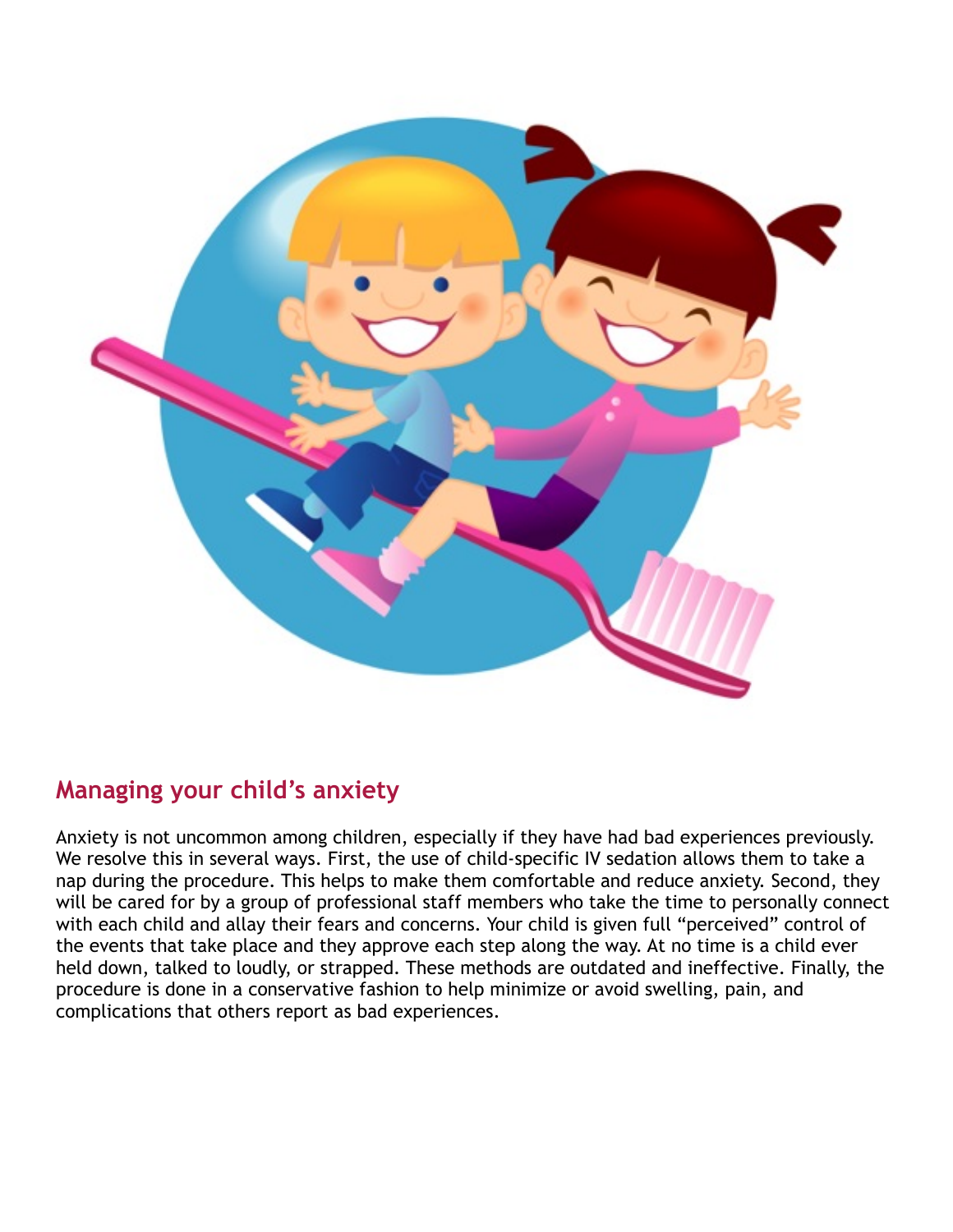#### **What is the best anesthesia option for children? Is it safe?**

A person's dental experience as a child greatly affects their outlook and confidence in dentistry as adults. The best way to manage your child's anxiety and assure a non-traumatic experience is to have a child-specific IV sedation form of anesthesia. It is the most recommended option and chosen by many parents. However, for very minor procedures in older and more cooperative children, nitrous oxide (laughing gas) and local anesthesia may be adequate. In the very young age group (age 3 to 5) an intramuscular dose of certain medications can also be sufficient. Dr. Kazemi is trained and licensed in administering office anesthesia safely and effectively. You can rest assured that Dr. Kazemi and his well-trained staff monitor children continually, and make sure that only enough anesthesia is given for the duration of the procedure.

IV sedation is a very safe and predictable option for healthy patients when administered by an experienced clinician with proper training and accepted protocol. The patient is continually monitored during anesthesia and emergency equipment is kept on hand. The medications used have a long history of safety and are short-acting. Anesthesia is also safe in patients with respiratory problems or cardiovascular disease, providing that precautions are taken. To avoid possible airway compromise, patients with severe upper respiratory issues, such as severe cold with stuffy nose and productive cough, are advised to postpone the surgery until they feel better.

Our facility is equipped with emergency equipment and medications, and the entire team is trained to manage any possible complications quickly and properly. The surgeon is CPR and ACLS certified and can effectively and quickly manage any complications that arise. Suburban Hospital is in close proximity in the event additional assistance is required.

#### **What is the expected recovery?**

- •**Pain:** The level and duration of pain generally depends on the complexity of the surgery, technique, and child's tolerance. Most children complain of very little of pain after extractions and other minor oral surgery procedure and do not require any pain medications. Ibuprofen (Advil) or acetaminophen (Tylenol) are certainly adequate for relief of most types of discomfort in children, and may be necessary for one to two days. Very rarely do they need a stronger medication such as Tylenol with Codeine.
- •**Swelling:** No swelling is expected with extractions in children, unless the tooth is unusually impacted or malpositioned. There can be some swelling in the event of injuries, which usually resolves in seven to 10 days.
- •**Diet:** Upon arrival home, children may have some water, juices, soups, purees, shakes, and very soft foods. A soft diet is recommended for up to three to five days. No hard, crispy, or very spicy foods should be eaten during this period. The general rule is: if they have to chew it, it's probably too hard. After five to seven days, patients may gradually return to normal foods.
- •**Activity:** Parents should make sure that their child gets plenty of rest on the day of the procedure. Some children feel quite well even on the day of extraction and can resume gentle activities. If IV sedation was given, it's best to rest on the day of surgery and resume some activities on the following day. No sports for two to three days.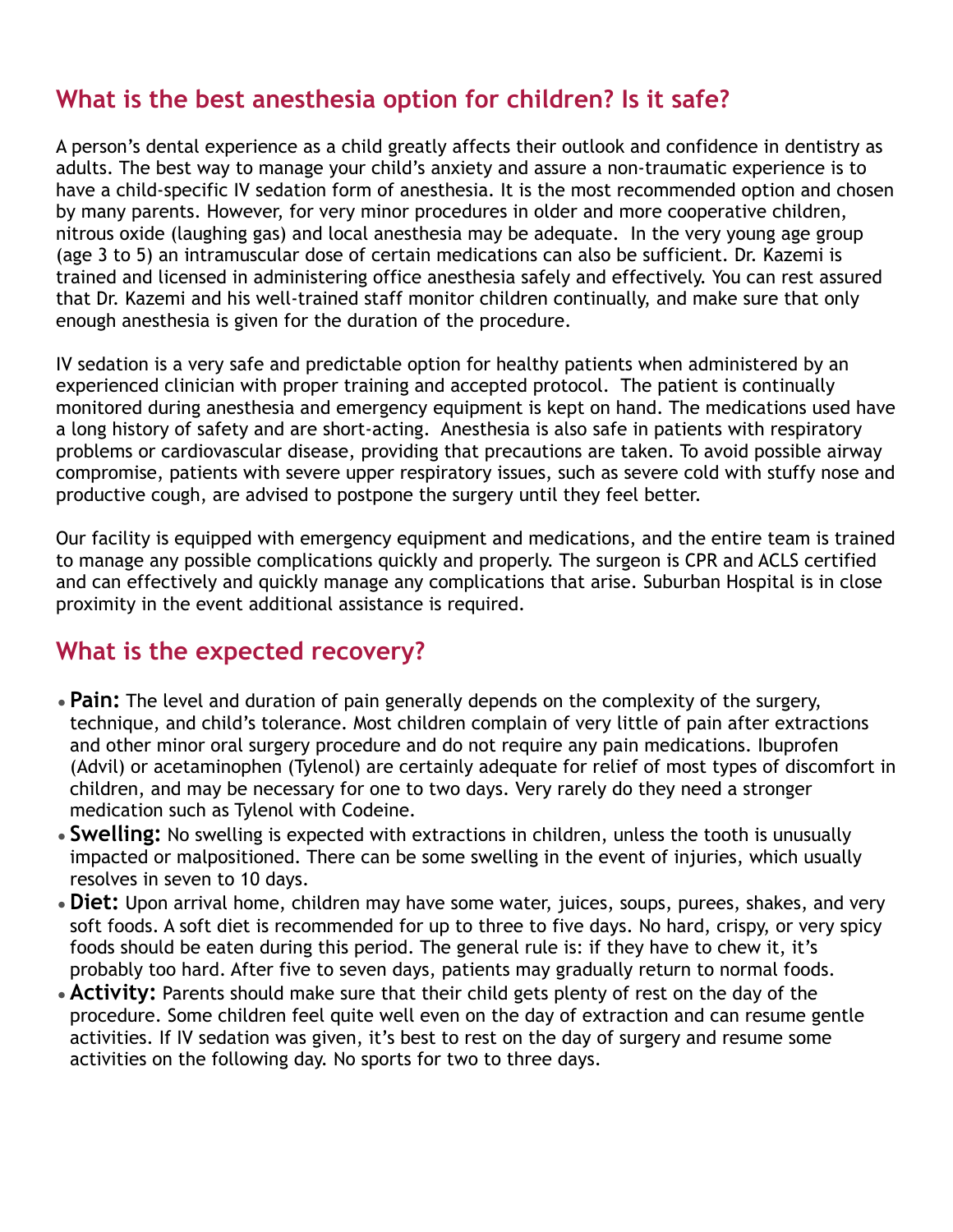# Show & Tell Your Child



Hi, I am an unhappy tooth today. Maybe because I feel a little sore. Or maybe my bigger brother or sister adult tooth wants to come in, but they can't because I am standing in front of them.



Hi, My name is Doctor Happy Tooth and I am going to help your sad tooth become happy again.

Before I do anything, I will ask your permission and wait until you say: 'OK'. What do you think?

First we'll give you a little funny gas that makes you laugh and very happy. Then we'll make your tooth a little sleepy and like magic the sad tooth will be gone! It all takes a few minutes.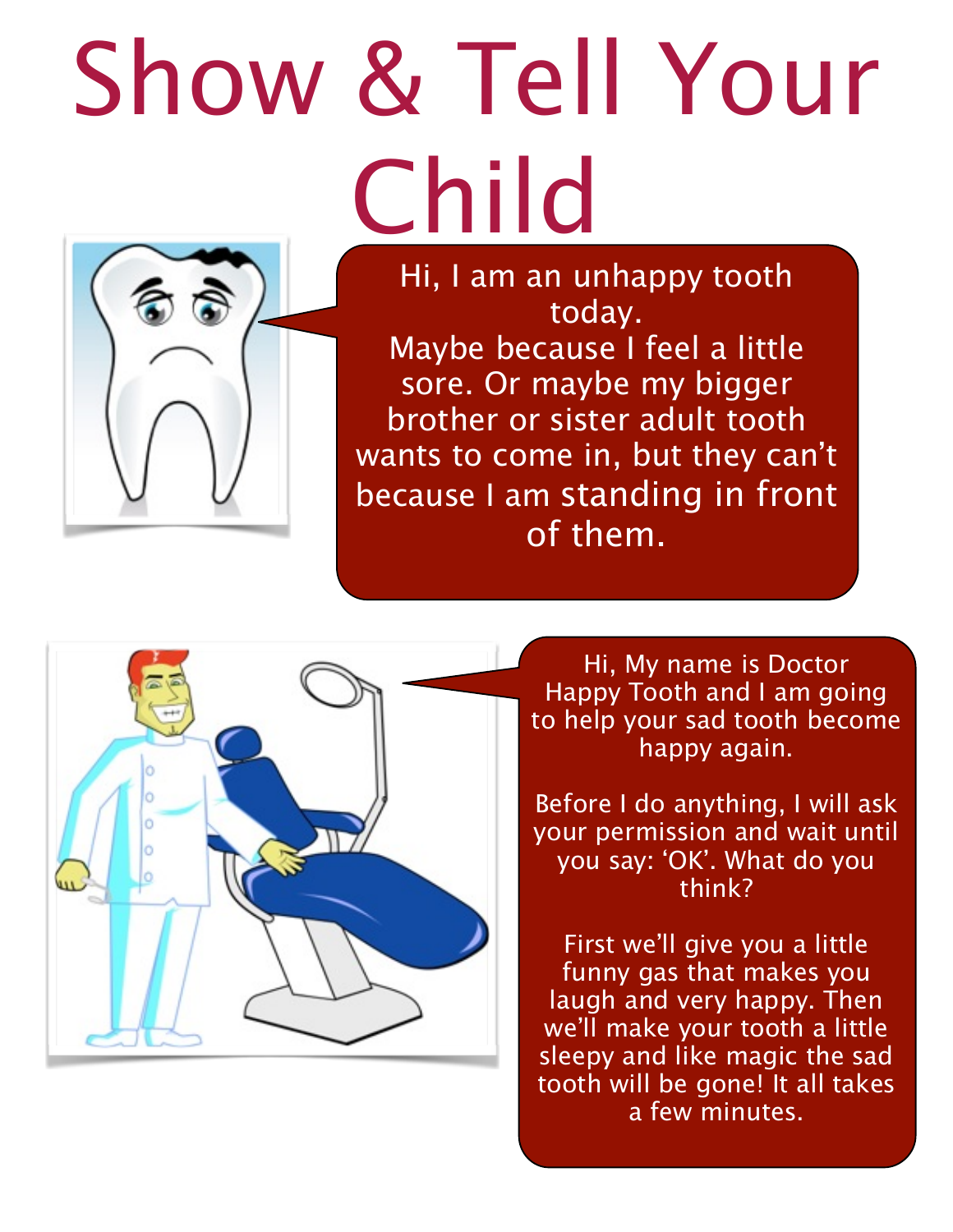I am the Tooth Fairy and I have a little gift for you for helping to make your teeth happy again.





Thank you for helping me be happy again. Now you can use me to eat your favorite foods and keep your other teeth happy too.

Remember to always keep brushing and keep your teeth happy and smiling.

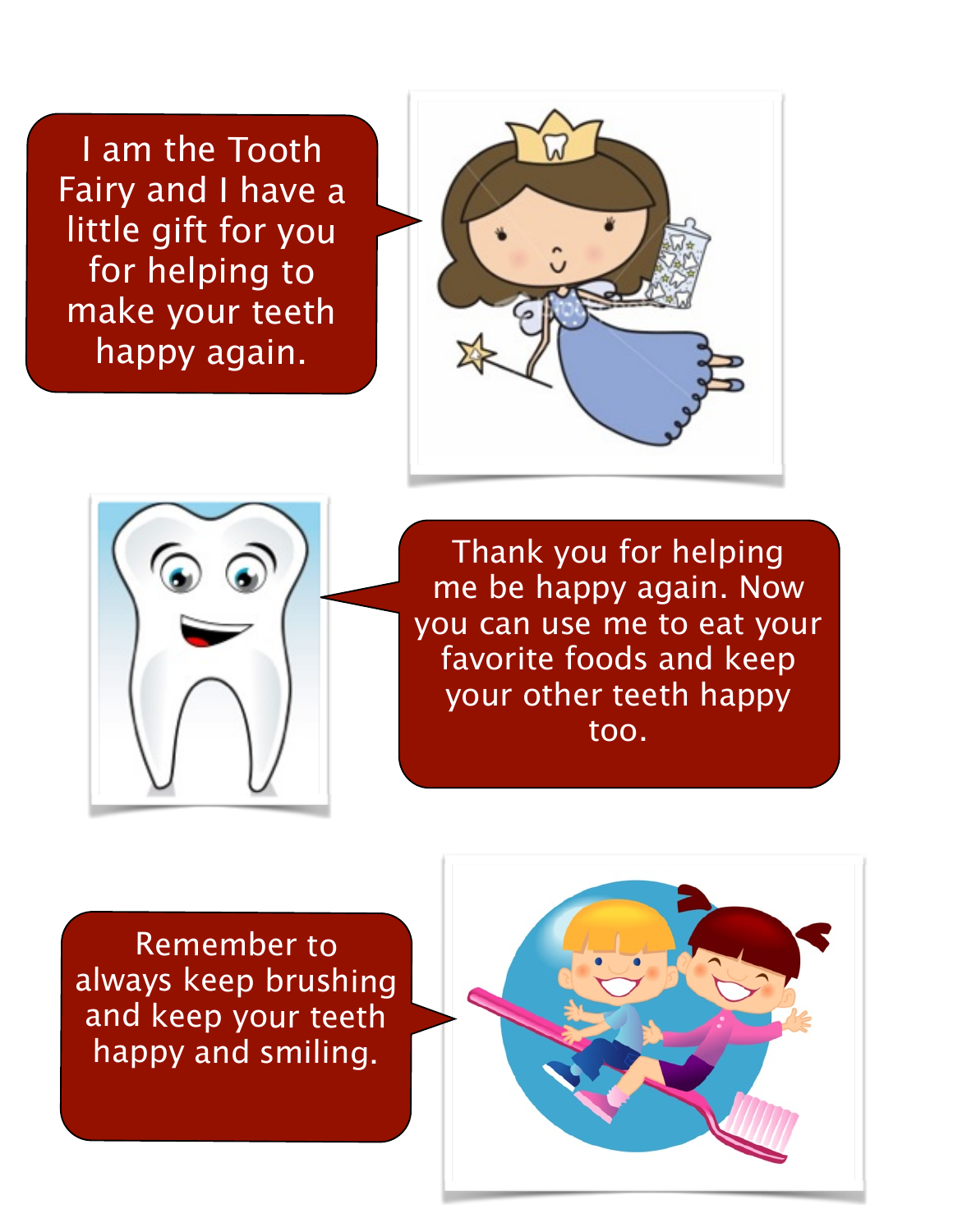## Planning Your Visit



#### **Planning the procedure around your schedule:**

We understand that taking time off work for your child's surgery may be challenging for parents. Therefore, we have designed the **All-In-One Visit** program that provides both consultation and surgery on the same day. Postoperative follow-up, although always recommended, can be done via telephone

or e-mail if the sutures are dissolvable. Not only does this save time, it's also a great arrangement for your family. Forms are completed prior to your visit on our website or by fax. These prearrangements make it easy to have diagnostic X-Rays, consultation, and surgery completed as planned **all on the same day.** Finally, in five to seven days, Dr. Kazemi will check up on your child's progress via phone or e-mail. As a convenience, prescriptions are available right in our office. We offer a flexible appointment schedule, Monday through Friday between the hours of eight and five, and early morning or late-day appointments per special arrangements. Weekend appointments are available with our VIP and presidential service packages and can be reserved per special arrangements.



#### **What you can do during your child's procedure:**

Parents can relax in our lounge and enjoy a cup of tea or coffee and read a wide selection of magazines. Or take advantage of our free Wi-Fi computer lounge to check e-mails and browse the internet on either your computer or ours. If you feel comfortable leaving, you can also take a stroll on Bethesda

Avenue and visit the many stores, coffee shops, and restaurants. We'll give you a call when surgery is complete so you can return to the office and join your child in the recovery room.

#### I**nformation that we need prior to the procedure:**



•Patient registration form, medical history, and signed HIPAA forms. All forms may be completed online or sent by fax prior to your visit.

•Referral form from your dentist indicating the recommended wisdom teeth for extraction and other treatments.

•Panoramic X-ray done within the past six months. Your dentist may send it to

us electronically or give you the film to bring. If you don't have a panoramic X-

ray, we can obtain one in our office.



#### **What are the cost, payment options, and insurance protocol?**

The cost depends on type of procedure, the number of teeth being extracted, the degree of difficulty, and the type of anesthesia. Once an X-ray has been reviewed and treatment plan completed, the exact cost will be discussed. Wisdom teeth extraction and anesthesia are often considered under dental

insurances. We have several payment options including short- and long-term plans. Those with insurance may choose to pay the surgical fees and receive reimbursement directly from their insurance company, or pay an approximate co-pay and we will submit the necessary claims. If you need special financial assistance to prepare for your desired procedures, a separate consultation appointment is recommended.